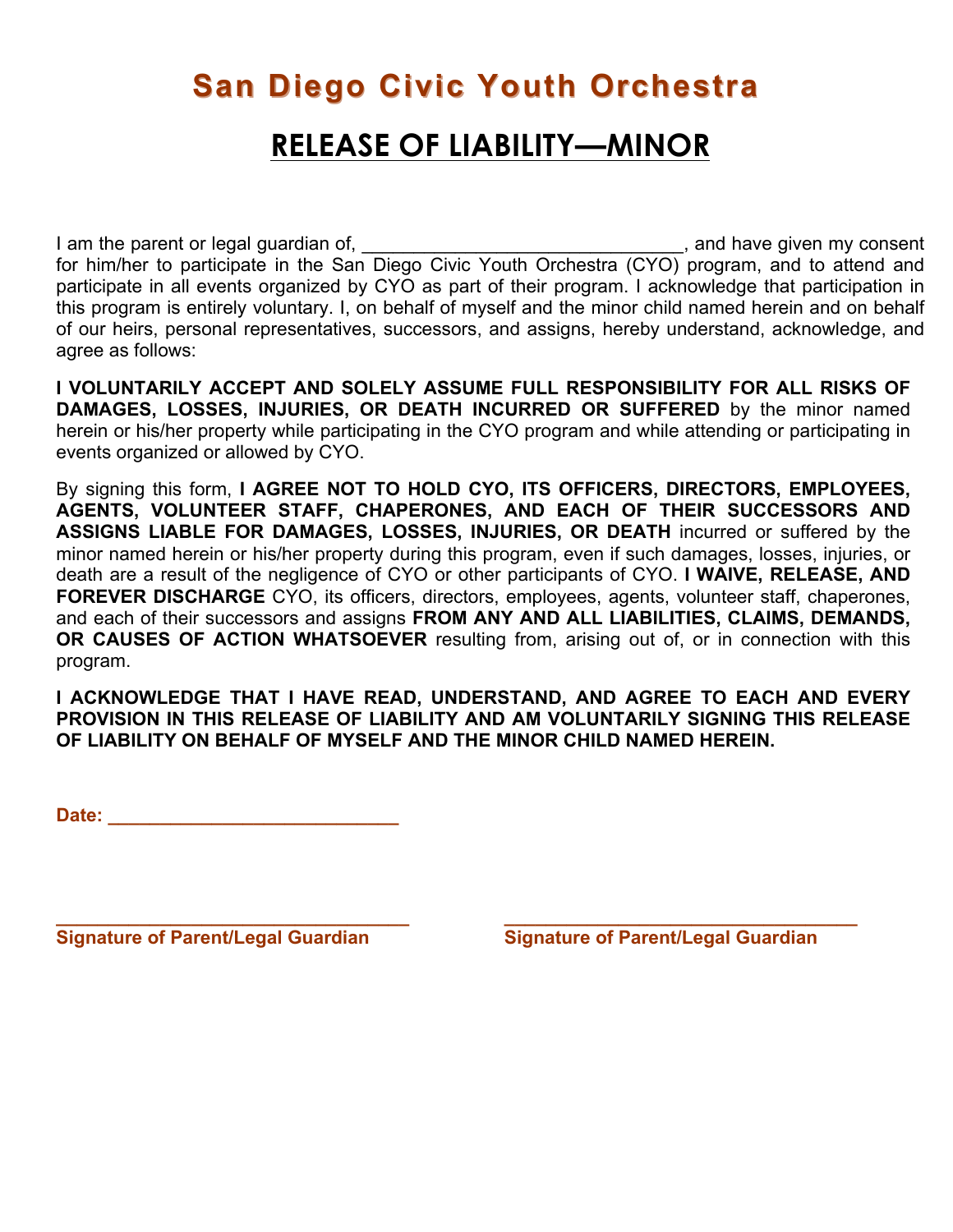## **San Diego Civic Youth Orchestra**

#### **RELEASE OF LIABILITY—ADULT**

I acknowledge that I am voluntarily participating in the San Diego Civic Youth Orchestra (CYO) program and will attend and participate in all events being organized by CYO as part of their program. I acknowledge that participation in this program is entirely voluntary. I hereby understand, acknowledge, and agree as follows:

**I VOLUNTARILY ACCEPT AND SOLELY ASSUME FULL RESPONSIBILITY FOR ALL RISKS OF DAMAGES, LOSSES, INJURIES, OR DEATH INCURRED OR SUFFERED** by myself or my property while participating in the CYO program and while attending or participating in events organized or allowed by CYO.

By signing this form, **I AGREE NOT TO HOLD CYO, ITS OFFICERS, DIRECTORS, EMPLOYEES, AGENTS, VOLUNTEER STAFF, AND CHAPERONES, AND EACH OF THEIR SUCCESSORS AND ASSIGNS LIABLE FOR DAMAGES, LOSSES, INJURIES, OR DEATH** incurred or suffered during this program, even if such damages, losses, injuries, or death are a result of the negligence of CYO or other participants of CYO. **I WAIVE, RELEASE, AND FOREVER DISCHARGE** CYO, its officers, directors, employees, agents, volunteer staff, chaperones, and each of their successors and assigns **FROM ANY AND ALL LIABILITIES, CLAIMS, DEMANDS, OR CAUSES OF ACTION WHATSOEVER**  resulting from, arising out of, or in connection with this program.

**I ACKNOWLEDGE THAT I HAVE READ, UNDERSTAND, AND AGREE TO EACH AND EVERY PROVISION IN THIS RELEASE OF LIABILITY AND AM VOLUNTARILY SIGNING THIS RELEASE OF LIABILITY ON BEHALF OF MYSELF.** 

**\_\_\_\_\_\_\_\_\_\_\_\_\_\_\_\_\_\_\_\_\_\_\_\_\_\_\_\_\_\_\_\_\_\_ \_\_\_\_\_\_\_\_\_\_\_\_\_\_\_\_\_\_\_\_\_\_\_\_\_\_\_\_\_\_\_\_\_\_**

Date: <u>\_\_\_\_\_\_\_\_\_\_\_\_\_\_\_\_\_\_\_\_\_\_\_\_\_\_</u>

**Signature of Participant Community Community Printed Name of Participant**